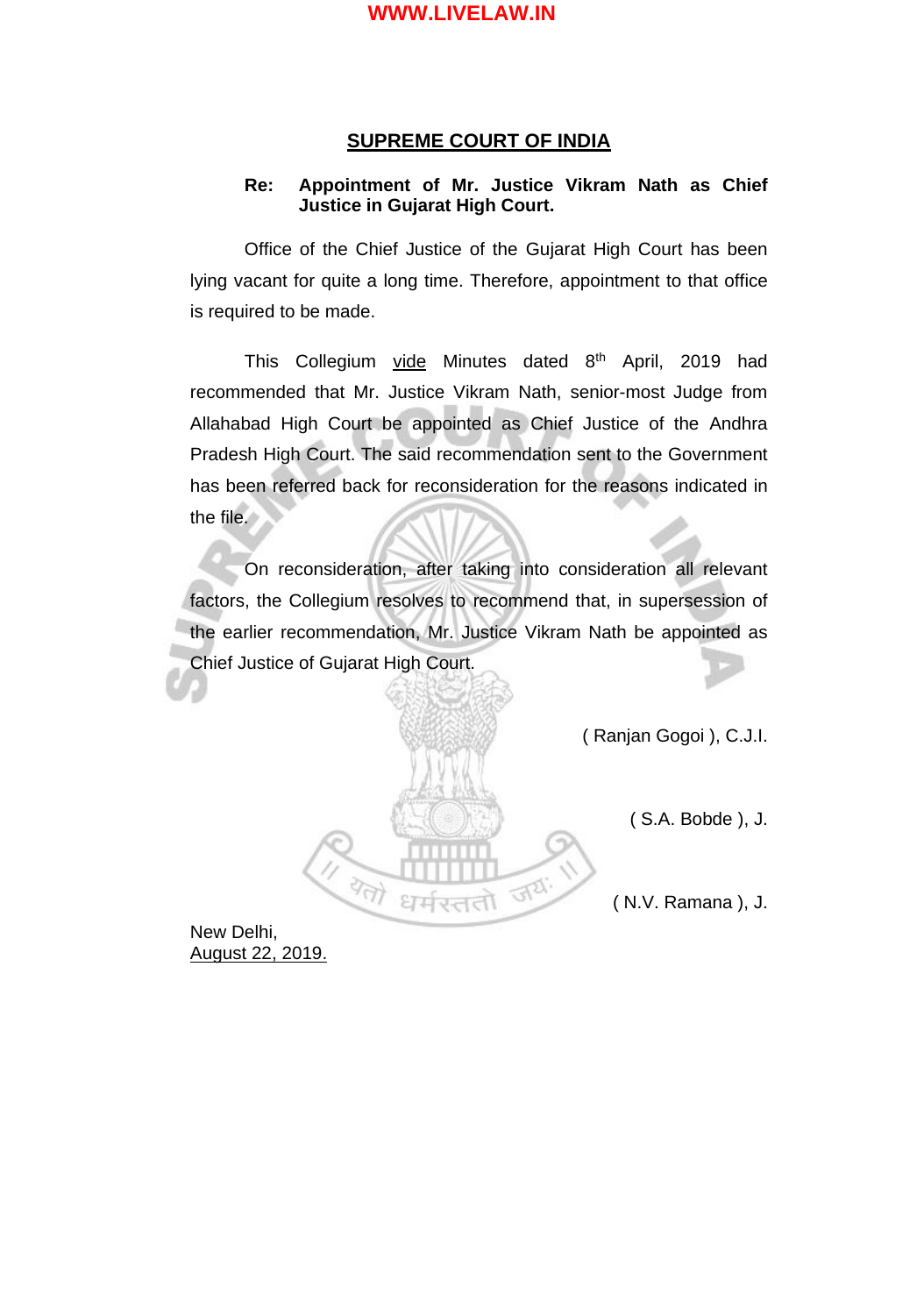#### **SUPREME COURT OF INDIA**

#### **Re: Appointment of Mr. Justice J.K. Maheshwari as Chief Justice in Andhra Pradesh High Court.**

Office of the Chief Justice of the Andhra Pradesh High Court has been lying vacant since long time. Therefore, appointment to that office is required to be made.

This Collegium vide Minutes dated  $8<sup>th</sup>$  April, 2019 had recommended that Mr. Justice Vikram Nath, senior-most Judge from Allahabad High Court be appointed as Chief Justice of the Andhra Pradesh High Court. The said recommendation sent to the Government has been referred back for reconsideration for the reasons indicated in the file.

On reconsideration, after taking into consideration all relevant factors, the Collegium resolves to recommend that, in supersession of the earlier recommendation dated  $8<sup>th</sup>$  April, 2019, Mr. Justice J.K. Maheshwari, senior puisne Judge of Madhya Pradesh High Court, be appointed as Chief Justice of Andhra Pradesh High Court as, in our considered opinion, he is suitable in all respects for being appointed as Chief Justice of the Andhra Pradesh High Court.

It is deemed necessary to add here that while recommending the name of Mr. Justice J.K. Maheshwari, the Collegium is well conscious of his position in the seniority of Judges hailing from the Madhya Pradesh High Court. धर्मरततो

( Ranjan Gogoi ), C.J.I.

( S.A. Bobde ), J.

( N.V. Ramana ), J.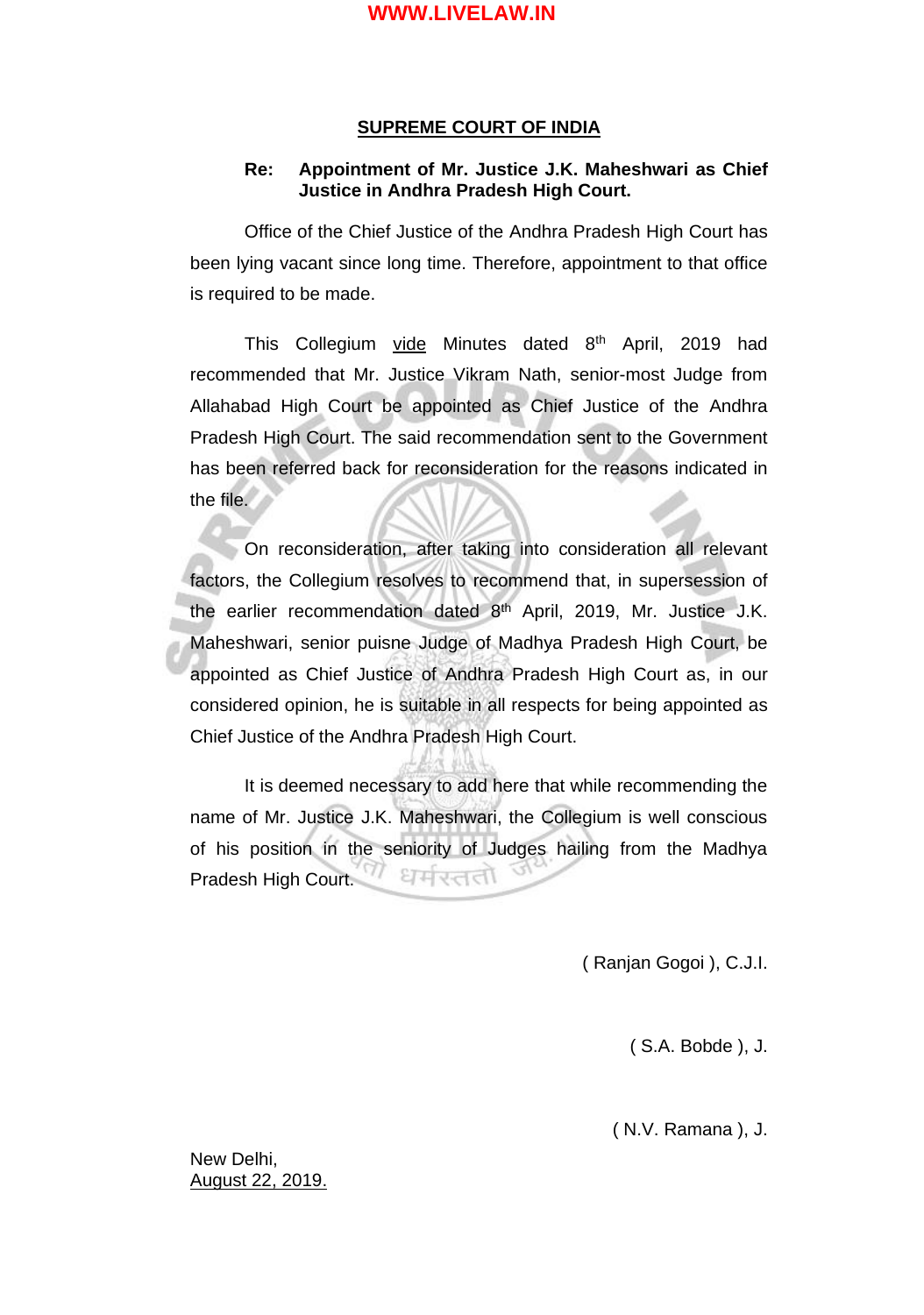## **SUPREME COURT OF INDIA**

## **Re: Appointment of Mr. Justice Ajai Lamba as Chief Justice in Gauhati High Court.**

Office of the Chief Justice of the Gauhati High Court has been lying vacant for quite some time. Therefore, appointment to that office is required to be made.

Mr. Justice Ajai Lamba is the senior-most Judge from Punjab & Haryana High Court and at present is functioning, on transfer, in Allahabad High Court. Having regard to all relevant factors, the Collegium is of the considered view that Mr. Justice Ajai Lamba is suitable in all respects for being appointed as Chief Justice of the Gauhati High Court. The Collegium resolves to recommend accordingly.



( Ranjan Gogoi ), C.J.I.

( S.A. Bobde ), J.

( N.V. Ramana ), J.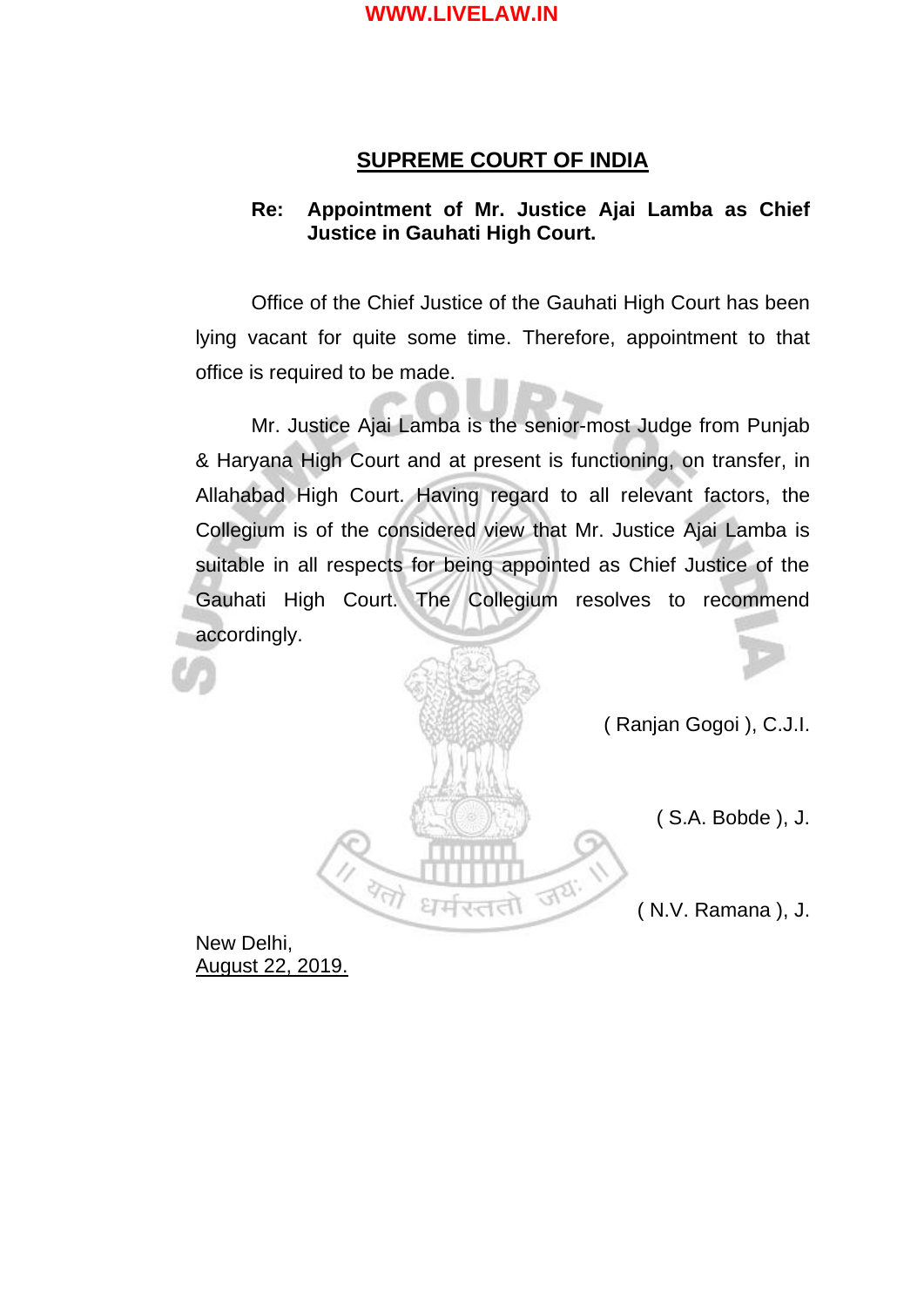## **SUPREME COURT OF INDIA**

### **Re: Appointment of Mr. Justice Ravi Shankar Jha as Chief Justice in Punjab & Haryana High Court.**

Office of the Chief Justice of the Punjab & Haryana High Court would be falling vacant shortly, consequent upon elevation of Mr. Justice Krishna Murari, Chief Justice of that High Court to the Supreme Court, in terms of a separate recommendation made by the Collegium today. Therefore, appointment to that office is required to be made.

Mr. Justice Ravi Shankar Jha is a senior puisne Judge from Madhya Pradesh High Court and has been functioning there since his elevation. Having regard to all relevant factors, the Collegium is of the considered view that Mr. Justice Ravi Shankar Jha is suitable in all respects for being appointed as Chief Justice of the Punjab & Haryana High Court. The Collegium resolves to recommend accordingly.

It is deemed necessary to add here that while recommending the name of Mr. Justice Ravi Shankar Jha, the Collegium is well conscious of his position in the seniority of Judges hailing from the Madhya Pradesh High Court.



( Ranjan Gogoi ), C.J.I.

( S.A. Bobde ), J.

( N.V. Ramana ), J.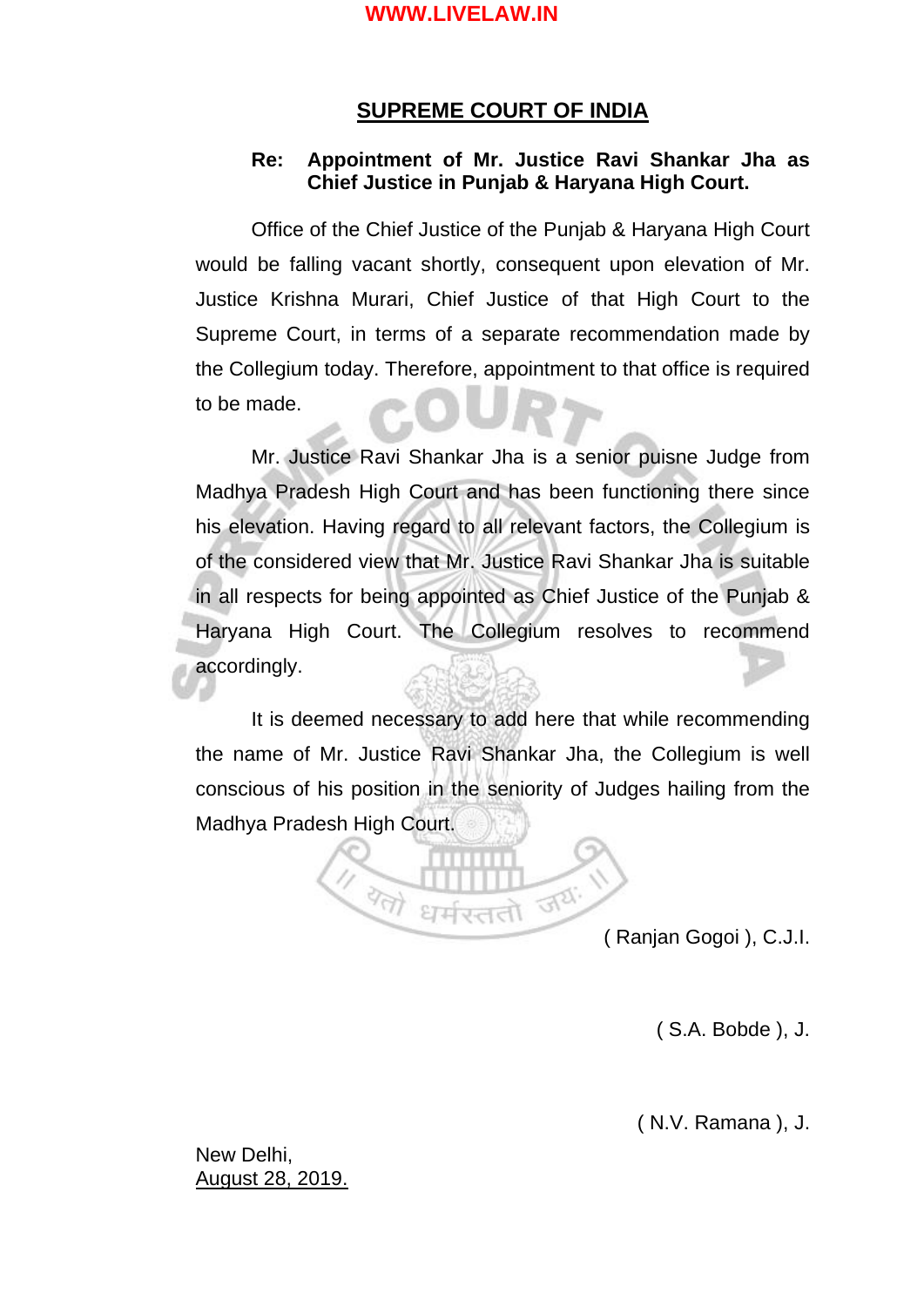## **SUPREME COURT OF INDIA**

### **Re: Appointment of Mr. Justice L. Narayana Swamy as Chief Justice in Himachal Pradesh High Court.**

Office of the Chief Justice of the Himachal Pradesh High Court would be falling vacant shortly, consequent upon elevation of Mr. Justice V.Ramasubramanian, Chief Justice of that High Court to the Supreme Court, in terms of a separate recommendation made by the Collegium today. Therefore, appointment to that office is required to be made.

Mr. Justice L. Narayana Swamy is the senior-most Judge from Karnataka High Court and has been functioning there since his elevation. Having regard to all relevant factors, the Collegium is of the considered view that Mr. Justice L. Narayana Swamy is suitable in all respects for being appointed as Chief Justice of the Himachal Pradesh High Court. The Collegium resolves to recommend accordingly.

While making the above recommendation, the Collegium has also taken into consideration the fact that at present there is no Chief Justice from Karnataka High Court.

Fel

 $\sqrt[3]{\gamma\gamma}$ 

( Ranjan Gogoi ), C.J.I.

( S.A. Bobde ), J.

( N.V. Ramana ), J.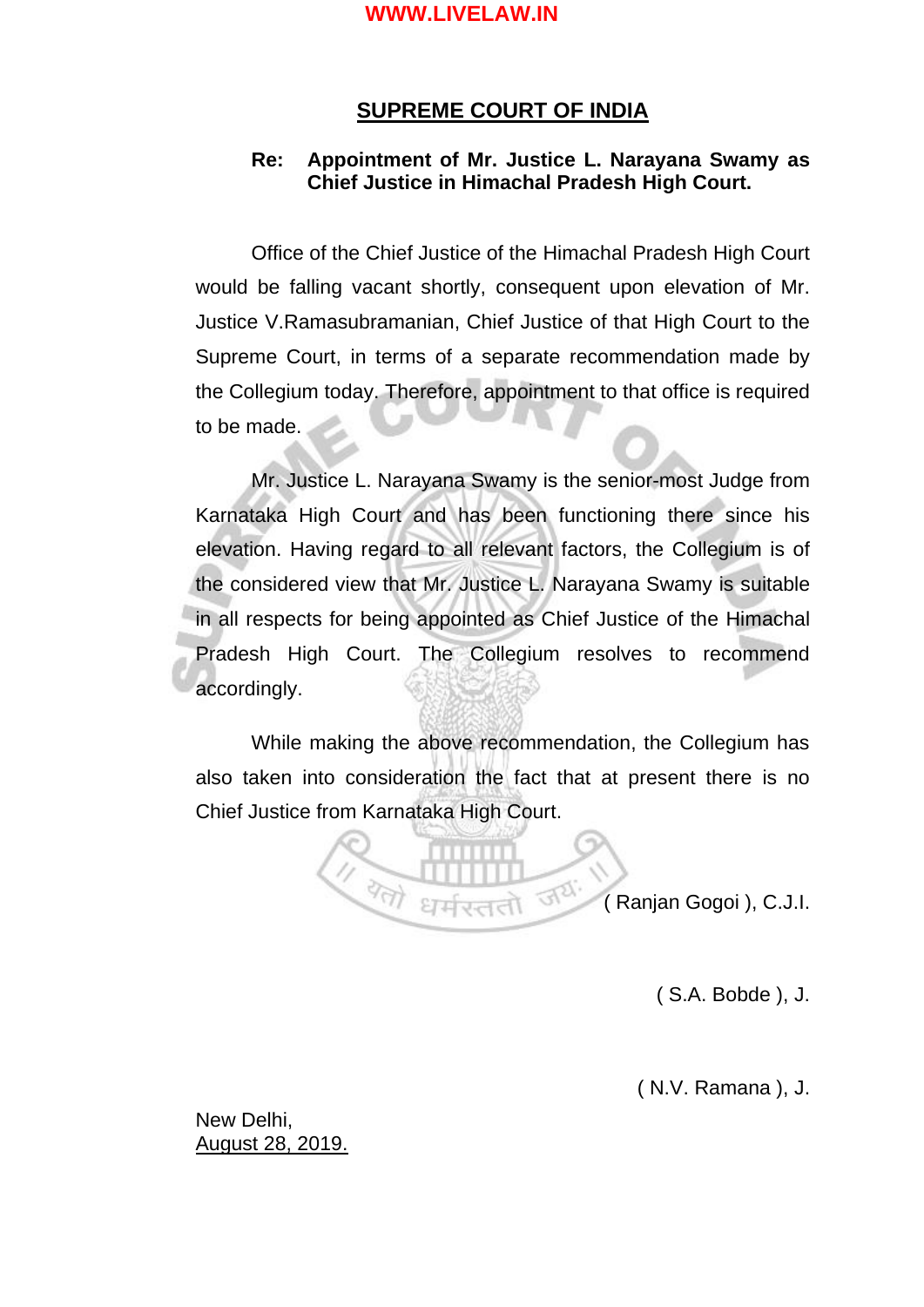## **SUPREME COURT OF INDIA**

### **Re: Appointment of Mr. Justice S. Manikumar as Chief Justice in Kerala High Court.**

Office of the Chief Justice of the Kerala High Court would be falling vacant shortly, consequent upon elevation of Mr. Justice Hrishikesh Roy, Chief Justice of that High Court to the Supreme Court, in terms of a separate recommendation made by the Collegium today. Therefore, appointment to that office is required to be made.

Mr. Justice S. Manikumar is the senior-most Judge from Madras High Court and has been functioning there since his elevation. Having regard to all relevant factors, the Collegium is of the considered view that Mr. Justice S. Manikumar is suitable in all respects for being appointed as Chief Justice of the Kerala High Court. The Collegium resolves to recommend accordingly.



( Ranjan Gogoi ), C.J.I.

( S.A. Bobde ), J.

( N.V. Ramana ), J.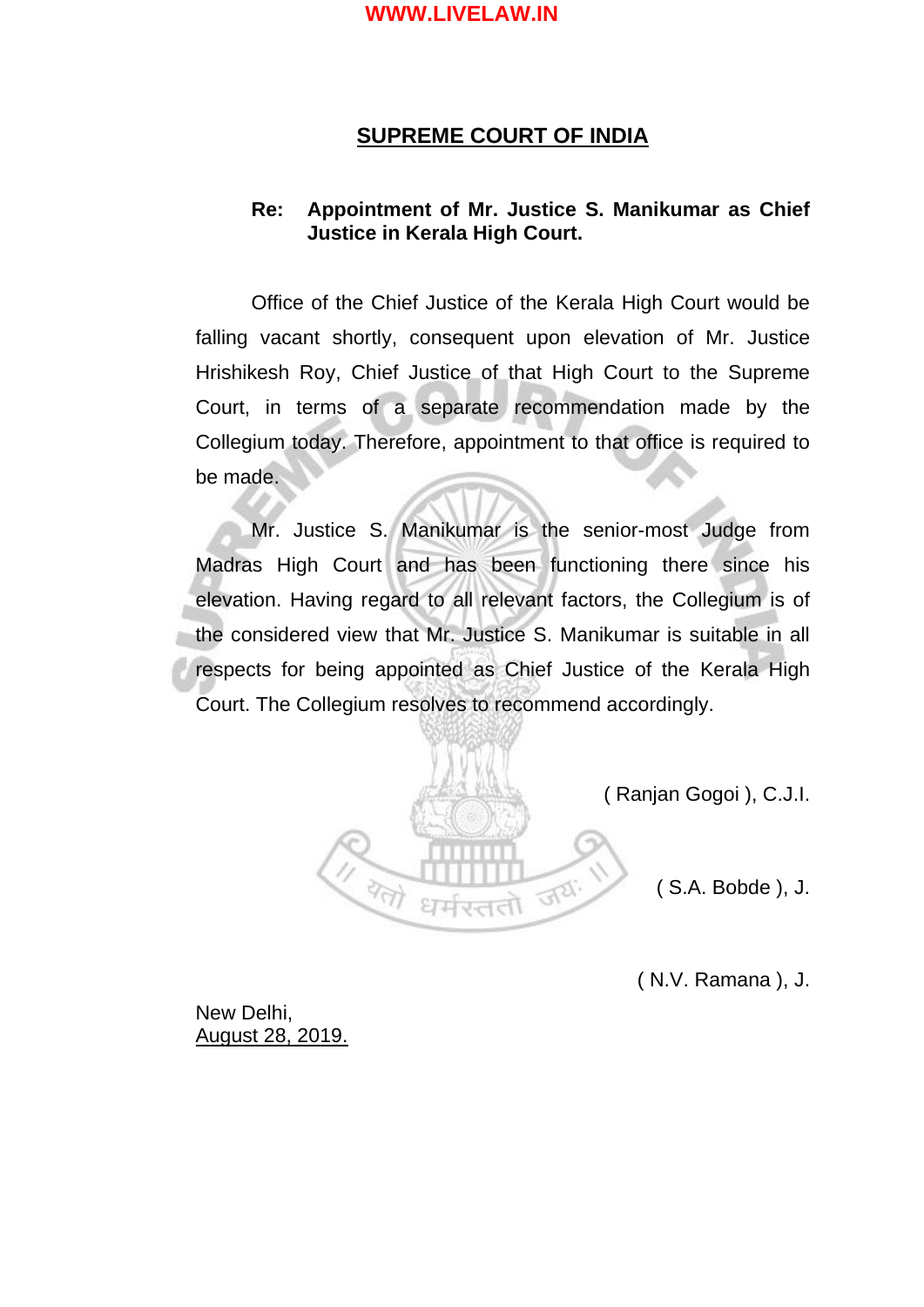## **SUPREME COURT OF INDIA**

## **Re: Appointment of Mr. Justice Indrajit Mahanty as Chief Justice in Rajasthan High Court.**

Office of the Chief Justice of the Rajasthan High Court would be falling vacant shortly, consequent upon elevation of Mr. Justice S.Ravindra Bhat, Chief Justice of that High Court to the Supreme Court, in terms of a separate recommendation made by the Collegium today. Therefore, appointment to that office is required to be made.

Mr. Justice Indrajit Mahanty is the senior-most Judge from Orissa High Court and at present is functioning, on transfer, in Bombay High Court. Having regard to all relevant factors, the Collegium is of the considered view that Mr. Justice Indrajit Mahanty is suitable in all respects for being appointed as Chief Justice of the Rajasthan High Court. The Collegium resolves to recommend accordingly.

While making the above recommendation, the Collegium has also taken into consideration the fact that at present there is no Chief Justice from Orissa High Court.

 $J<sub>2</sub>$ 

 $\overline{\mathbb{Z}}$ 

( Ranjan Gogoi ), C.J.I.

( S.A. Bobde ), J.

( N.V. Ramana ), J.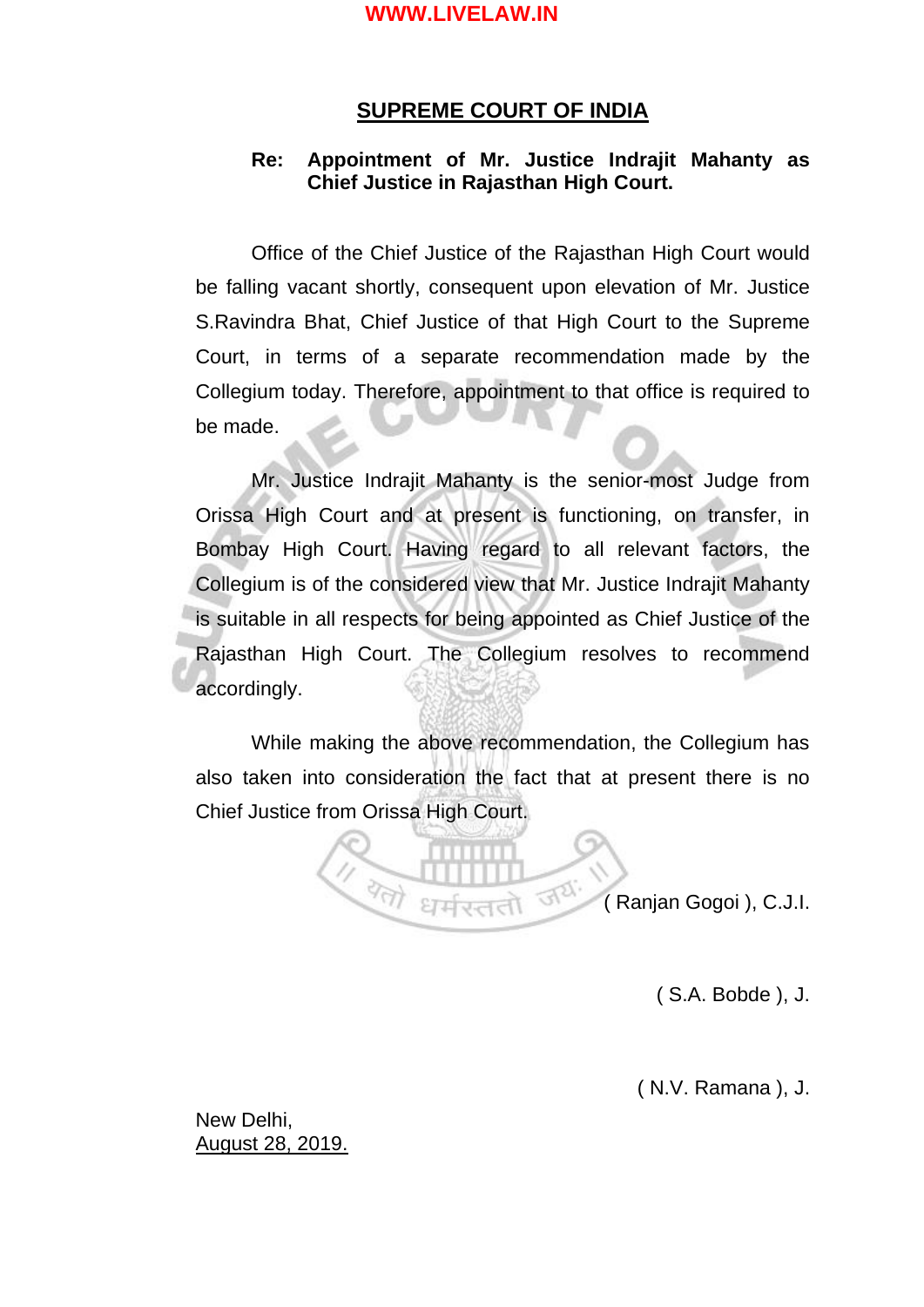## **SUPREME COURT OF INDIA**

## **Re: Appointment of Mr. Justice Arup Kumar Goswami as Chief Justice in Sikkim High Court.**

Office of the Chief Justice of the Sikkim High Court would be falling vacant shortly, consequent upon retirement of Mr. Justice V.K. Bist, Chief Justice of that High Court. Therefore, appointment to that office is required to be made.

Mr. Justice Arup Kumar Goswami is the senior-most Judge from Gauhati High Court and has been functioning there since his elevation. Having regard to all relevant factors, the Collegium is of the considered view that Mr. Justice Arup Kumar Goswami is suitable in all respects for being appointed as Chief Justice of the Sikkim High Court. The Collegium resolves to recommend accordingly.



( Ranjan Gogoi ), C.J.I.

( S.A. Bobde ), J.

( N.V. Ramana ), J.